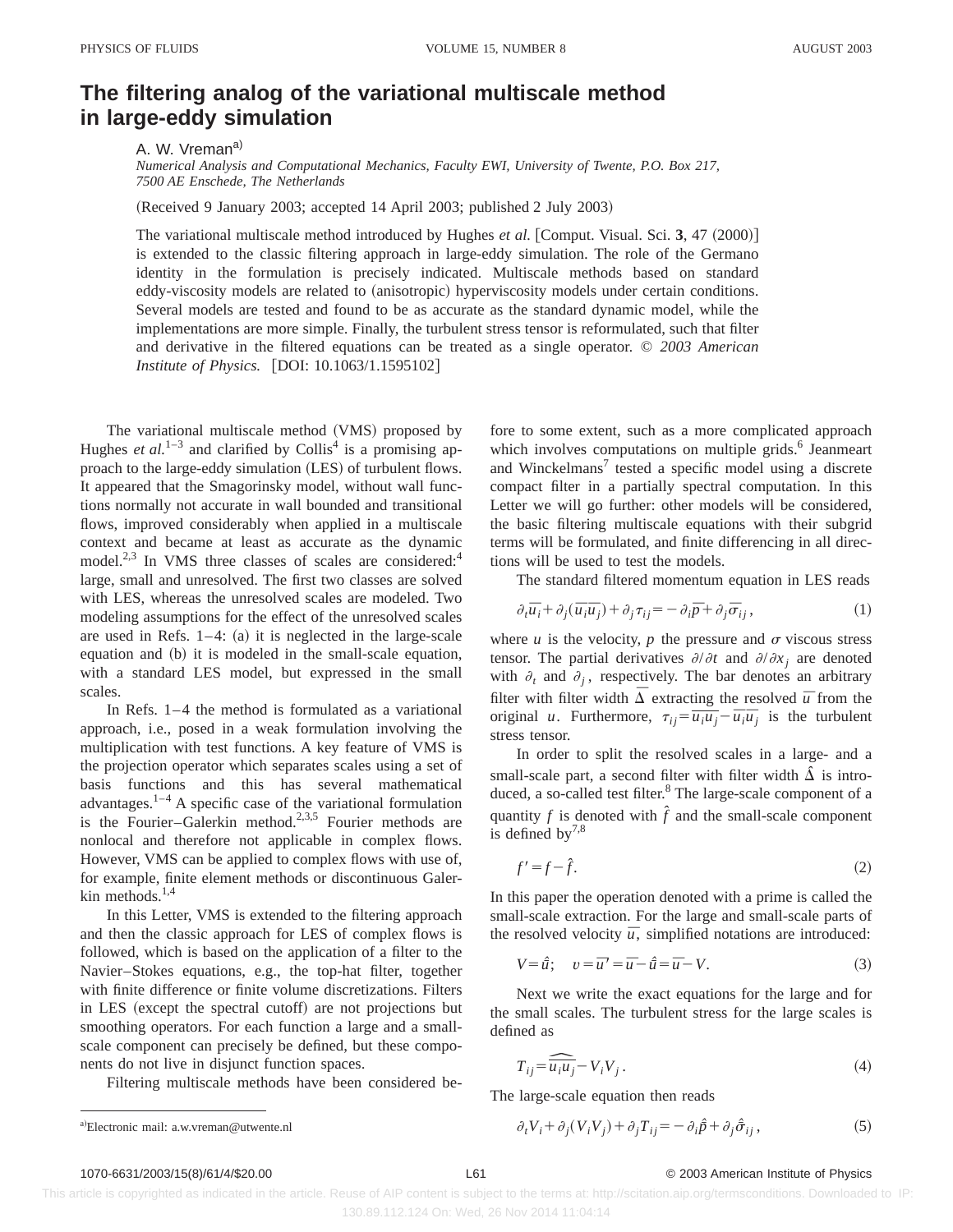$$
\partial_t v_i + \partial_j (\bar{u}_i \bar{u}_j) - \partial_j (V_i V_j) + \partial_j \tau_{ij} - \partial_j T_{ij}
$$
  
= 
$$
-\partial_i \bar{p}' + \partial_j \bar{\sigma}'_{ij}.
$$
 (6)

To rewrite these equations, the Germano identity is very useful:

$$
T_{ij} = \hat{\tau}_{ij} + L_{ij},\tag{7}
$$

where the so-called resolved turbulent stress is defined by

$$
L_{ij} = \widehat{\overline{u_i}\overline{u}_j} - \widehat{u}_i\widehat{\overline{u}}_j = \widehat{\overline{u}_i}\overline{\overline{u}}_j - V_iV_j.
$$
 (8)

Substituting  $(7)$  into  $(5)$  and  $(6)$  yields

$$
\partial_t V_i + \partial_j (V_i V_j) + \partial_j L_{ij} + \partial_j \hat{\tau}_{ij} = -\partial_i \hat{p} + \partial_j \hat{\sigma}_{ij},\tag{9}
$$
\n
$$
\partial_t v_i + \partial_j (\overline{\sigma}_i \overline{\sigma}_i - \overline{\sigma}_i \overline{\sigma}_i) + \partial_j (\sigma_i - \hat{\sigma}_i) = -\partial_j \overline{\sigma}_i' + \partial_j \overline{\sigma}_i'
$$

$$
\partial_i v_i + \partial_j (\overline{u}_i \overline{u}_j - \widehat{\overline{u}_i \overline{u}_j}) + \partial_j (\tau_{ij} - \hat{\tau}_{ij}) = -\partial_i \overline{p}' + \partial_j \overline{\sigma}'_{ij}.
$$
\n(10)

The last equation equals

$$
\partial_t v_i + \partial_j (\bar{u}_i \bar{u}_j)' + \partial_j \tau'_{ij} = -\partial_i \bar{p}' + \partial_j \bar{\sigma}'_{ij} \,. \tag{11}
$$

Finally, the sum of  $(9)$  and  $(11)$  provides the equation that needs to be modeled in ''filtering multiscale LES:''

$$
\partial_t \overline{u}_i + \partial_j (\overline{u}_i \overline{u}_j) + \partial_j \hat{\tau}_{ij} + \partial_j \tau'_{ij} = -\partial_i \overline{p} + \partial_j \overline{\sigma}_{ij} . \tag{12}
$$

This might appear to be a trivial result, but its derivation is important, because Eq. (9) identifies  $\hat{\tau}_{ij}$  as the subgrid term in the large-scale equation and Eq. (11) identifies  $\tau'_{ij}$  as subgrid term in the small scale equation. The knowledge of the origin of  $\hat{\tau}$  and  $\tau'$  can be used to model its sum  $\tau$ . The modeling assumptions in VMS according to Refs. 1–4 are: (a) to neglect  $\hat{\tau}_{ij}$  in the weak form the large-scale equation, which implies by analogy  $\hat{\tau}_{ij}$ =0 in Eq. (9), and (b) to model  $\tau'_{ij}$  with (for example) the Smagorinsky model in terms of *v*. In the following, we will discuss assumption (b) first and then assumption  $(a)$ .

Now we turn to the modeling of  $\tau'_{ij}$  based on, e.g., the Smagorinsky model,

$$
m_{ij}(\overline{u}) = -\nu_e(\overline{u}) S_{ij}(\overline{u}),\tag{13}
$$

$$
\nu_e(\bar{u}) = C_S^2 \bar{\Delta}^2 S(\bar{u}); \quad S = (\frac{1}{2} S_{ij} S_{ij})^{1/2}.
$$
 (14)

Three options to construct a model for  $\tau'_{ii}$  using  $m_{ii}$  are considered:

(M1) The small-scale extraction from  $m_{ii}(\bar{u})$ ,

$$
\tau'_{ij} = (m_{ij}(\overline{u}))'.
$$
\n<sup>(15)</sup>

 $(M2)$  Model  $m_{ij}$  expressed in the small-scale velocity,

$$
\tau'_{ij} = m_{ij}(v). \tag{16}
$$

 $(M3)$  The small-scale extraction from M2,

$$
\tau'_{ij} = (m_{ij}(v))' \tag{17}
$$

The last model uses two small-scale restrictions; it is first based on *v* instead of  $\bar{u}$  and then the small-scale operator ()' is applied. Perhaps, both restrictions are not simultaneously needed, reason to introduce models 1 and 2. Model 3 was proposed by Hughes  $et$   $al.^{1-3}$  (but then in the variational formulation) as the "small-small" model. It is very interesting that the classic paper by Schumann $<sup>9</sup>$  contained a special case</sup> of multiscale model 2: the Smagorinsky model is applied to the strain rate without its mean, i.e., the test filter is the ensemble average. The ''large–small'' models in Refs. 1–3 and 7 are somewhat different from M1–M3, because they express the strain rate in  $v$ , but the eddy viscocity in  $\bar{u}$ .

We proceed to argue that all these models in combination with a top-hat or Gaussian filter are related to (anisotropic) hyperviscosity mechanisms. The first term in the Tay- $\text{lor}$  expansion<sup>10</sup> of the small-scale quantity is an ''anisotropic'' Laplacian operator:

$$
f' = -\frac{1}{24} \left( \frac{\Delta^2}{1} \partial_1^2 \overline{f} + \frac{\Delta^2}{2} \partial_2^2 \overline{f} + \frac{\Delta^2}{3} \partial_3^2 \overline{f} \right). \tag{18}
$$

For differential filters this equation is exact.<sup>11</sup> For constant  $v_e$ and incompressible flow, the eddy-viscosity model  $(13)$  reduces to a Laplacian. Under the same conditions and with Eq.  $(18)$ , models M1 and M2 become proportional to double Laplacians (fourth-order dissipations), and M3 becomes proportional to a triple Laplacian (sixth-order dissipation).

The variational multiscale models (with orthogonal projection) were proven to dissipate kinetic energy.<sup>1</sup> This is also a precise analytic property of the filtering multiscale model M3, under some conditions. A filter is symmetric if the filter kernel satisfies  $G(x,\xi) = G(\xi,x)$ . By substitution of the filter definition, it is easy to prove that for a symmetric test filter

$$
\int f\hat{g} = \int \hat{f}g \quad \text{and} \quad \int f g' = \int f' g. \tag{19}
$$

Consequently, M3 inherits the dissipative character of  $m_{ij}$ , provided the test filter is not only symmetric but also commutes with derivatives:

$$
\epsilon_{M3} = \int \overline{u}_i \partial_j (m_{ij}(v))' = \int v_i \partial_j m_{ij}(v) \ge 0.
$$
 (20)

With some calculation, model M1 can also be proven to be dissipative, at least for the Smagorinsky base model, using Eq.  $(18)$  and constant filter widths:

$$
\epsilon_{M1} = \int C_S^2 \overline{\Delta}^2 S \hat{\Delta}_k^2 \left( (\partial_k S)^2 + \frac{1}{2} (\partial_k S_{ij})^2 \right) \ge 0.
$$
 (21)

The size of the test filter controls the activity of the small-scale model. For small  $\hat{\Delta}$  the models for  $\tau'_{ii}$  are relatively small, while for large  $\hat{\Delta}$  they approach the basic model  $m_{ij}$ . There may be cases that the modeling assumption  $\hat{\tau}_{ij}$  $=0$  in the large-scale equation is not true (for example when the test filter is very small) and then mixed models seem natural candidates to model  $\tau_{ii}$ .

Assume for example a similarity or gradient  $(=nonlinear)$  model  $\alpha_{ij}$  for  $\tau_{ij}$ , which correlate well with  $\tau_{ij}$ .<sup>12</sup> Since the small-scale dissipation of these models is inadequate, they could be proposed to model the large-scale turbulent stress  $\hat{\tau}_{ij}$  only. If the small-scale part  $\tau'_{ij}$  is modeled by  $\beta_{ij}$  provided by M1–M3, a mixed model reads:  $\tau_{ij} = \hat{\alpha}_{ij}$  $+\beta_{ii}$ . If the size of the test filter increases,  $\hat{\alpha}$  becomes smaller and  $\beta$  becomes larger. Other options for the closure of the large-scale equation were listed in Ref. 4.

In summary, multiscale LES simulates Eq.  $(1)$  and only alters the modeling of  $\tau$ , which is decomposed as  $\tau = \hat{\tau}$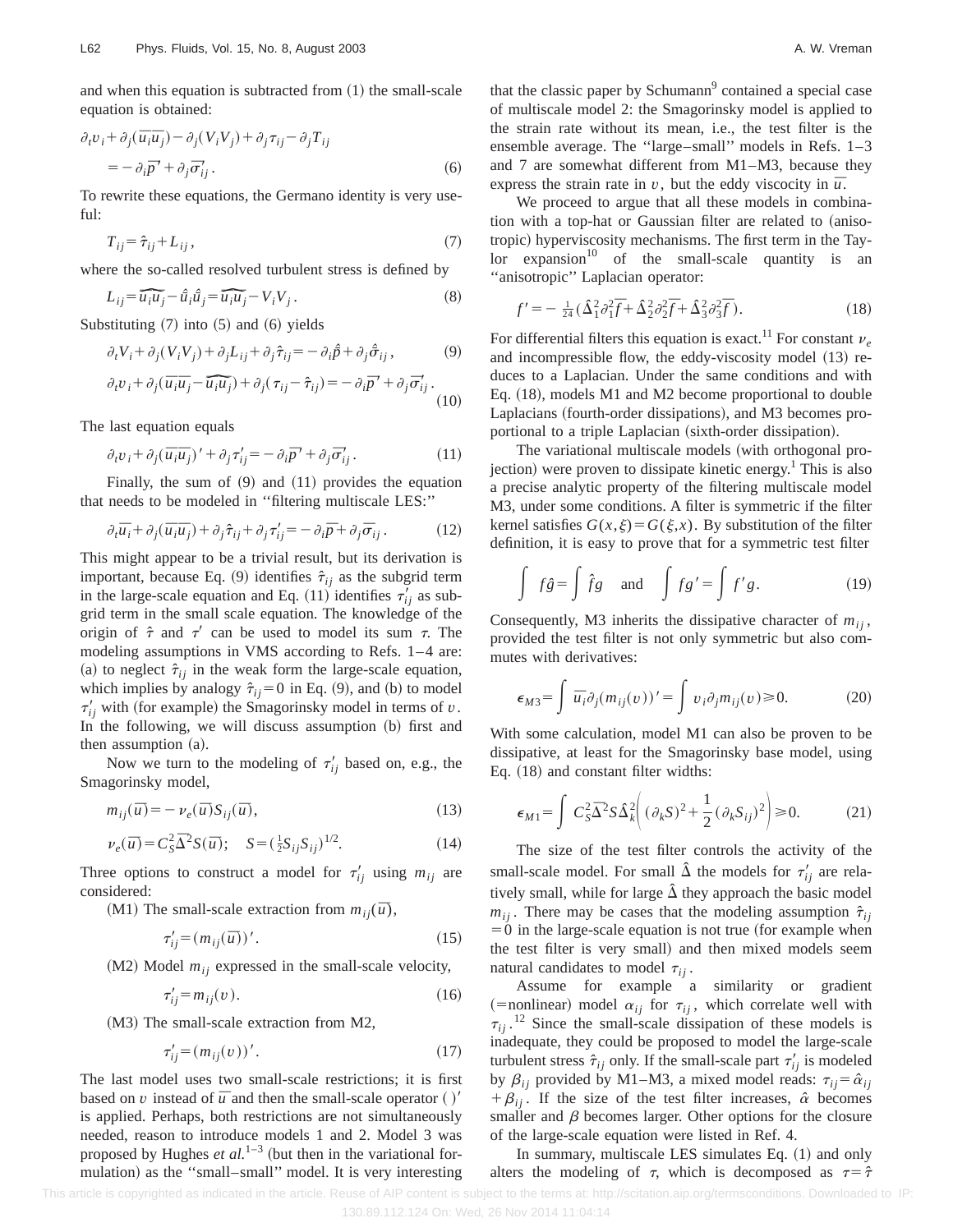

FIG. 1. Three sets of mean flow profiles. Lowest set: Smagorinsky model  $(+)$ , M1  $(O)$ , M2 (dashed line), M3 (dotted line), no-model LES (solid line) and DNS from Ref. 14 (dashed–dotted line). Middle set  $(5+u)$ : M1  $(0)$ , M2 ( $C_s$ =0.2, dashed line), dynamic model (solid line) and DNS (Ref. 14) (dashed–dotted line). Highest set  $(10+u)$ : M2 (dashed line), M2 plus filtered gradient (dotted line) and M2 plus filtered similarity (solid line).

 $+\tau'$ .  $\tau'$  is the subgrid term that occurs in the small-scale equation. It is modeled with, e.g., M1–M3, related to hyperviscosities.  $\hat{\tau}$  is the subgrid term in the large-scale equation, which is either neglected or modeled. The latter case results in a mixed model for  $\tau$ , where the test-filter size defines the level of activity of  $\vec{\tau}$ 's components.

Tests are performed for a turbulent channel flow with  $Re<sub>7</sub>=360$  in a domain of size  $6H\times2H\times2H$  on a collocated  $48\times63\times48$  grid, using a second-order energy-conserving finite difference method. The test case is somewhat similar to Ref. 13. The LES results are compared with DNS results taken from www.afm.ses.soton.ac.uk/ $\sim$ zhi/channeldata.<sup>14</sup> The top-hat test filter is applied in three directions and approximated with the trapezoidal rule using  $\Delta_i = 2\overline{\Delta}_i = 2h_i$ . In addition the test filter is not allowed to cross wall boundaries.  $C<sub>S</sub>=0.1$  unless a different value is indicated.

The lowest set of mean flow profiles in Fig. 1 shows that the three models  $M1-M3$  are closer to the DNS data<sup>14</sup> than the no-model case and the Smagorinsky model. In more detail, M1 overpredicts the velocity in the near-wall region, while M2 and M3 underpredict the velocity in the center of the channel. For the same  $C_s$ , M1 has more effect than M2, while M2 has more effect than M3.

The middle set of curves in Fig. 1 demonstrates that the relatively simple multiscale models are as accurate as the standard dynamic model. This conclusion is supported by the Reynolds stress predictions, for which an example is shown in Fig. 2. The optimal value of  $C<sub>S</sub>$  in M2 and M3 appears to be closer to  $0.2$  than to  $0.1$  (see also Ref. 2). The highest sets of curves include results for the mixed model  $\hat{\alpha} + \beta$ , where  $\beta$ equals M2 and  $\alpha$  equals either  $\tau(\bar{u})$  or  $\frac{1}{12}\Delta_k^2 \partial_k \bar{u}_i \partial_k \bar{u}_j$ . In-



FIG. 2. Reynolds stress profiles Re*yy* . See caption of Fig. 1.

clusion of the similarity and gradient components does not further improve the results, but this could be different for another test-filter width or in another flow.

The formulation so far was based on  $(1)$ , the equation used in standard LES. In the following the filtered equations are rewritten such that each term is an analog of a Galerkin projection,

$$
\partial_t \overline{u}_i + \overline{\partial_j(\overline{u}_i \overline{u}_j)} + \overline{\partial_j a_{ij}} = -\overline{\partial_i p} + \overline{\partial_j \sigma_{ij}},
$$
\n(22)

with a redefined turbulent stress  $a_{ij} = u_i u_j - \overline{u}_i \overline{u}_j$ . The same equation actually occurred in Ref. 10, with the notable difference that we do not interchange filter and derivative. Now there is no commutation required between partial derivatives and filter operation, at least not for the convective terms. The absence of commutation errors was claimed to be an important advantage of  $VMS$ <sup>1-4</sup>

Equation  $(22)$  can be solved with the explicit filtering technique, but it is more attractive to treat the spatial filter and derivative as one operator, i.e., to discretize  $\partial_i f$  directly. A well-known example is the Fourier–Galerkin method in combination with a spectral cutoff filter. For complex flows, the combination of top-hat filter and spatial derivative suggests a finite volume method, because Gauss' theorem reduces the filter volume integral of a derivative to a difference of two surface integrals.<sup>9,15</sup>

Again (alternative) equations for *V* and  $v$  can be derived,

$$
\partial_t V_i + \widehat{\partial_j V_i V_j} + \widehat{\partial_j B_{ij}} + \widehat{\partial_j a_{ij}} = \widehat{\text{rhs}},\tag{23}
$$

$$
\partial_t v_i + (\overline{\partial_j \overline{u}_i \overline{u}_j})' + (\overline{\partial_j a_{ij}})' = \text{rhs}'.\tag{24}
$$

The trivial identity  $A_{ij} - a_{ij} = B_{ij}$  is used, where  $A_{ij} = u_i u_j$  $-V_iV_i$  is the turbulent stress on the large-scale level and  $B_{ij} = \overline{u}_i \overline{u}_j - V_i V_j$  is a resolved stress.<sup>15</sup> The formulation